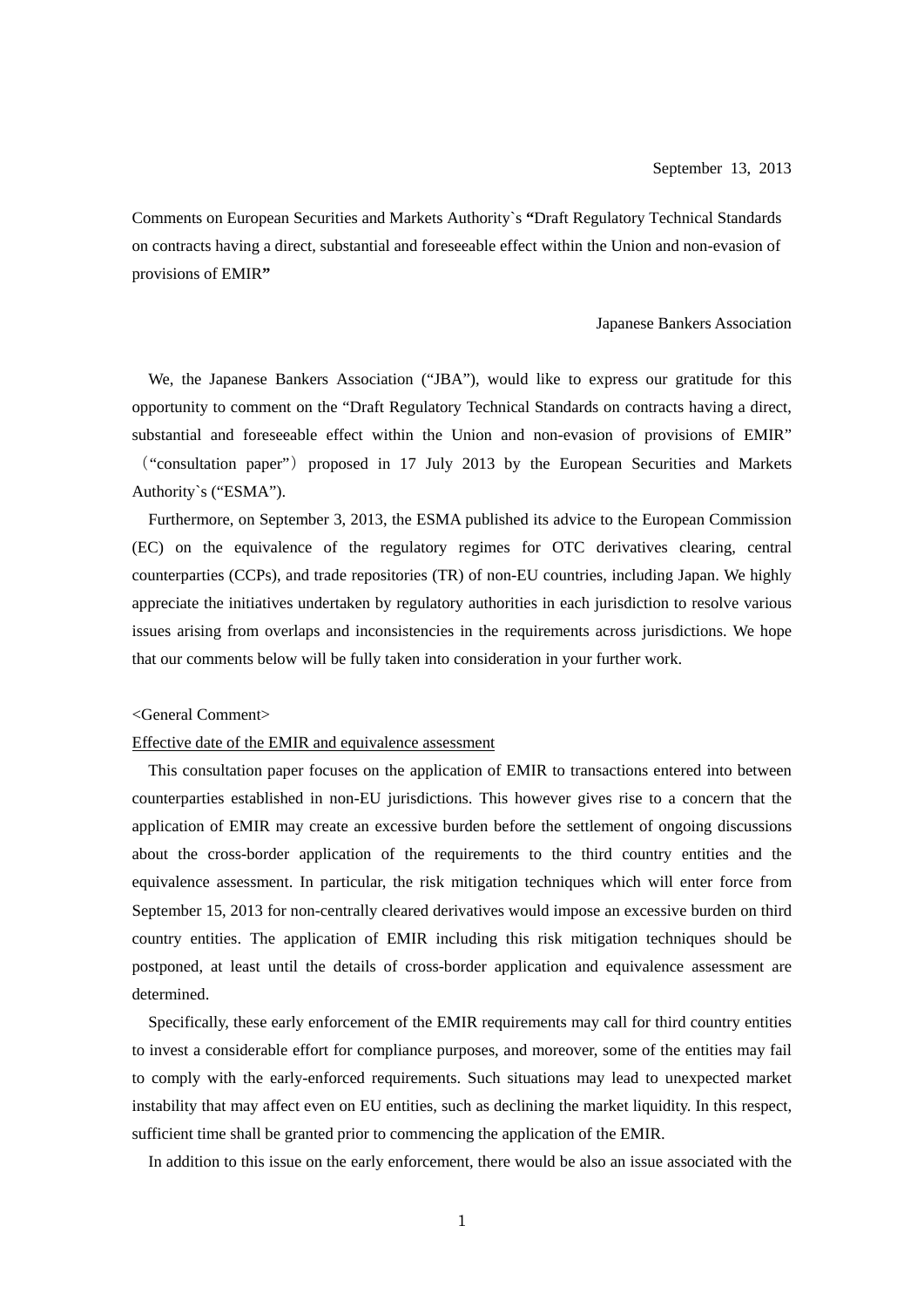identification of counterparty status for transactions. In particular, third country entities need to identify the status of their counterparties in order to determine whether they are in the scope of the EMIR. However, Identifying the status of all EU entities may be challenging for the third country entities. There is an additional concern that third country entities may take responsibilities for the results of such identification needed in their daily business and this would be a significant burden. To address this issue, it is requested to establish a framework requiring that EU entities, which are directly subject to the EU requirements and need to be sufficiently knowledgeable on these requirements, should notify their own status to their counterparty.

With respect to the equivalence assessment to the EMIR, such assessment should be carried out on a jurisdiction-by-jurisdiction basis using a comprehensive approach and from standpoints of whether EU and non-EU regulations are broadly aligned and the objectives of the assessed regulation are consistent with those set for the G20 commitment. Furthermore, the equivalence assessment shall take into account other factors including the specifics of requirements to be introduced in a phase-in manner and the necessity of differing requirements in light of varying market practice in non-EU jurisdictions.

If a third country regulation is not deemed to be equivalent to the EMIR, the non-application of this consultation paper is permitted for a contract entered into with an entity established in a non-equivalent jurisdiction, provided that certain minimum thresholds are met. Such thresholds are "OTC derivative contracts covered by a guarantee of an EU financial whose gross notional outstanding is  $\epsilon$ 8 billion, or 5% of the total OTC derivative exposure." The efforts for confirming whether these thresholds are met (i.e. (i) carrying out a complete survey for identifying counterparties which are guaranteed by EU financials and daily measurement and monitoring, and (ii) performing daily measurement and monitoring to identify status of guarantees issued by such EU financials) may entail considerable time and costs. It is therefore requested to remove such thresholds, or establish a framework to allow third country entities to rely on the representation made by their counterparties.

Regarding transactions concluded between EU branches of third countries entities, this consultation paper states that such transactions should be captured by this draft Regulatory Technical Standards (see para. 32-36, page 12-13). Irrespective of whether a regulation is determined to be equivalent to the EMIR Regulation, the majority of risks associated with transactions entered into by a EU branch of a third country entity shall ultimately be attributed to its head office located in the non-EU jurisdiction, and hence the effect of such transactions on the EU is considered to be limited. Given this, the application of EMIR for transactions between EU branches of third countries entities shall be limited such as the clearing (The Dodd–Frank Wall Street Reform and Consumer Protection Act in U.S. does not impose any requirements on transactions between U.S. branches of non-U.S. firms.)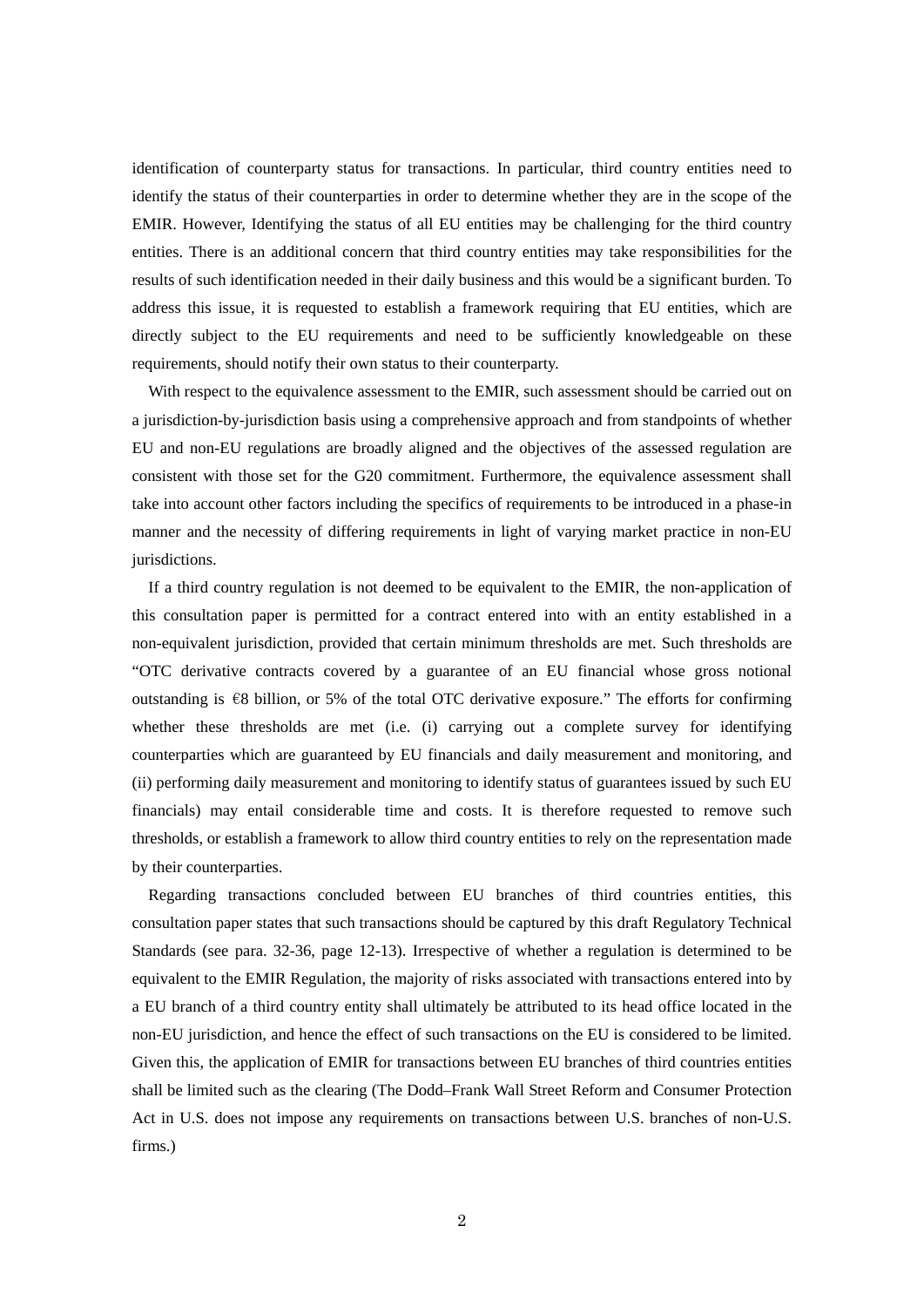<Specific Comments>

The following discusses our specific concerns and measures that may contribute to resolving such concerns.

#### $(O1 \text{ and } O2)$

The EMIR should not be applied to third countries entities until the equivalence assessment is completed for their jurisdiction. Further, the identification of whether a counterparty is guaranteed by an EU guarantor is practically difficult, and hence the development of a framework which allows entities to rely on the representation by their counterparty is warranted.

In addition, this consultation paper stipulates that, if an OTC derivative contract entered into by a third country entity covered by a guarantee issued by an EU financial exceeds the two thresholds, then such contract will be subject to the EMIR. We, however, are of an opinion that contracts entered into by third country entities shall be exempted from the EMIR, regardless of whether exceeding the thresholds, for the following reasons: (i) Third country entities are subject to the regulations in their own jurisdictions; (ii) it is practically difficult for third country entities to confirm whether the guarantee is issued by an EU financial or whether exceeding the thresholds, and (iii) although the regulatory obligations are primarily assumed by a third country entity guaranteed by the EU financial, the counterparty of such third country entity may be indirectly responsible for the obligations that may require mutual agreements and confirmation.

#### (Q3)

As discussed in the General Comment, the majority of risks associated with transactions entered into by a EU branch of a third country entity shall ultimately be attributed to its head office located in the non-EU jurisdiction, in particularly, small amount transactions are considered to have a limited effect on the liquidity of the EU markets. Certain thresholds therefore shall be set for determining whether such transactions have "a direct, substantial and foreseeable effect."

Further, more substantive requirements for transactions concluded between EU branches of third countries entities should be specified, for example, clarifying whether the scope of such transactions shall include only substantive transactions booked at the branch, or include transactions which the branch executes on behalf of the head office located in a third country as a local contact entity, and not booked at the branch.

## (Q9and Q10)

It is understood that, in order to prevent the evasion of any of the provisions of EMIR, the consultation paper (para. 51 and 52 in page 19-20) has taken an approach to apply the anti-evasion provision of EMIR. It is however requested to clarify that a bona-fide third party Counterparty C which has not been involved in a negotiation on an arrangement to be entered into for evasion